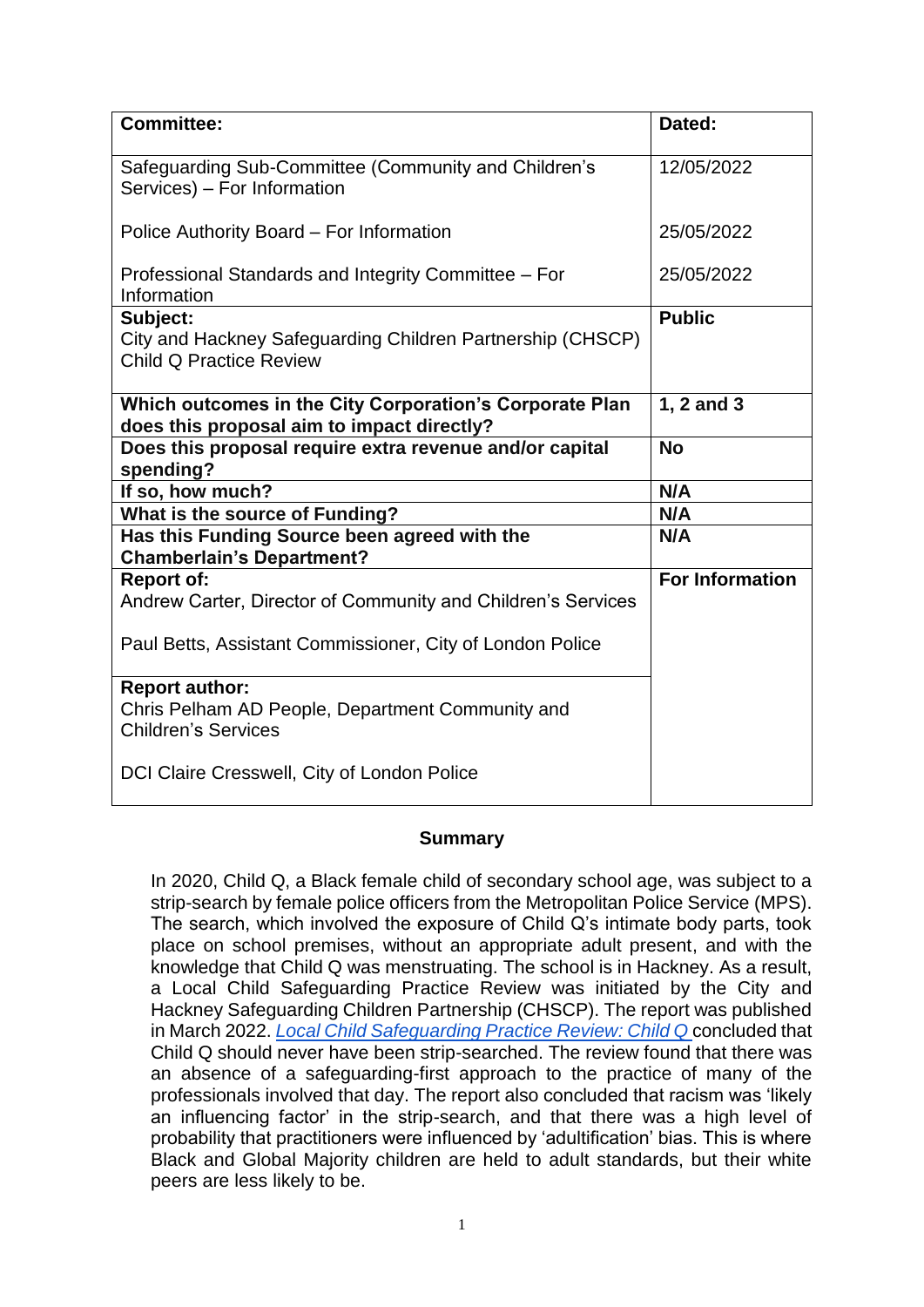The review makes eight findings and 14 recommendations for practice improvements. Some relate to process, data and guidance: police engagement in the Local Child Safeguarding Practice Review (LCSPR) process (R1), MPS data on strip searches (R2),updating the Department for Education (DfE) guidance for schools on searching, screening and confiscation (R3 & R10), updating the MPS guidance and local policy around Appropriate Adults and the Police and Criminal Evidence Act (PACE) (R4 & R11), and both national police and MPS guidance on strip-searching children (R6), addressing the stop and search guidance (R9).

Other recommendations focus on how the system works. There is a recommendation for the MPS Central East Basic Command Unit (BCU) around engagement with their local stop and search monitoring group (R7) and, the importance of referring children to, or seeking advice from, children's social care where there are concerns about substance misuse (R8). Four recommendations are addressed to the CHSCP. These are likely to have a wider relevance and transferability to other local areas. Three recommendations relate to professional development: ensuring that Child Q and the review is referenced with a specific focus on reinforcing the responsibilities of practitioners to advocate for and on behalf of the children they are working with or who are in their care (R5), develop an awareness-raising programme across schools and colleges about stop and search activity by the police (R12) and, multi-agency 'adultification' training actively focusing on practitioners from school and the police (R13). Recommendation 14 relates to developing an anti-racist charter and practical guides that support the eradicating of racism, discrimination and injustice across its local safeguarding arrangements.

In April, Jim Gamble QPM, Independent Child Safeguarding Commissioner, wrote to all partners of the CHSCP inviting them to map their safeguarding arrangements in respect of the findings and recommendations set out in the review (see Appendix 2).

This report updates Members on the review process, and sets out the initial response and plans to address the recommendations from the City of London Police (CoLP) and City of London Schools, and Community and Children's Services.

#### **Recommendation**

Members are asked to:

• Note the report.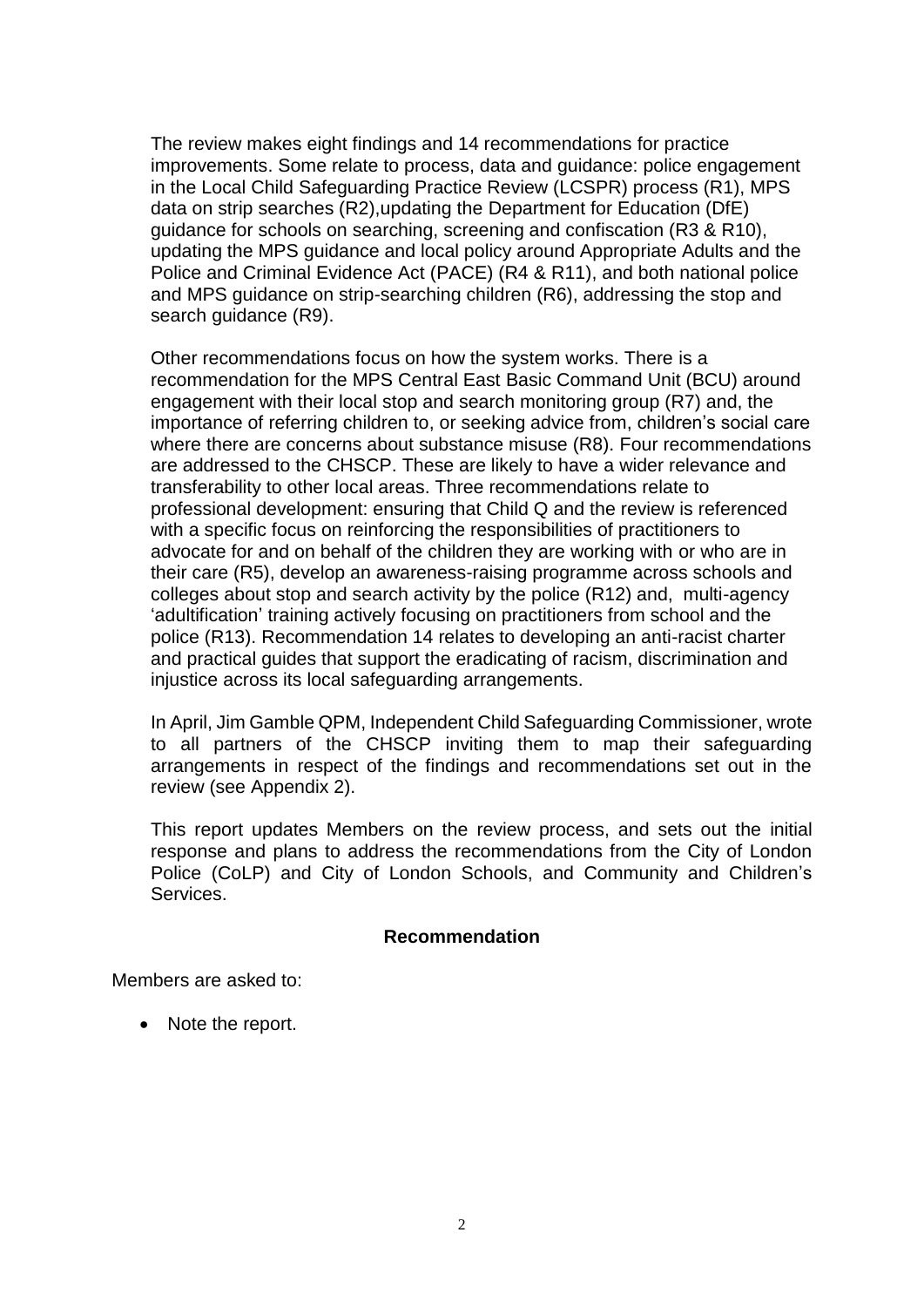# **Main Report**

### **Background**

- 1. In 2020, Child Q, a Black female child of secondary school age, was subject to a strip-search by female police officers from the MPS.
- 2. The search, which involved the exposure of Child Q's intimate body parts, took place on school premises, without an appropriate adult present, and with the knowledge that Child Q was menstruating.
- 3. As a result, an LCSPR was initiated by the CHSCP. The report was published in March 2022.
- 4. *[Local Child Safeguarding Practice Review:](https://chscp.org.uk/wp-content/uploads/2022/03/Child-Q-PUBLISHED-14-March-22.pdf) Child Q* (Appendix 1) concluded that Child Q should never have been strip-searched. The review found that there was an absence of a safeguarding-first approach to the practice of many of the professionals involved that day.
- 5. The review makes eight findings and 14 recommendations for practice improvement. It concluded that racism was 'likely an influencing factor' in the stripsearch and that there was a high level of probability that practitioners were influenced by 'adultification' bias. This is where Black and Global Majority children are held to adult standards, but their white peers are less likely to be.
- 6. In April, Jim Gamble QPM, Independent Child Safeguarding Commissioner, wrote to all partners of the CHSCP inviting them to map their safeguarding arrangements in respect of the findings and recommendations set out in the review (Appendix 2).
- 7. This report sets out the initial response to the recommendations from the CoLP and City of London Schools, and Community and Children's Services.

### **The Purpose of the Local Child Safeguarding Practice Review (LCSPR)**

8. The purpose of the LCSPR is to:

"identify improvements to be made to safeguard and promote the welfare of children. Learning is relevant locally, but it has a wider importance for all practitioners working with children and families and for the Government and policymakers. Understanding whether there are systemic issues, and whether and how policy and practice need to change, is critical to the system being dynamic and self-improving.

Reviews should seek to prevent or reduce the risk of recurrence of similar incidents. They are not conducted to hold individuals, organisations or agencies to account, as there are other processes for that purpose, including through employment law and disciplinary procedures, professional regulation and, in exceptional cases, criminal proceedings. These processes may be carried out alongside reviews or at a later stage.

Employers should consider whether any disciplinary action should be taken against practitioners whose conduct and/or practice falls below acceptable standards and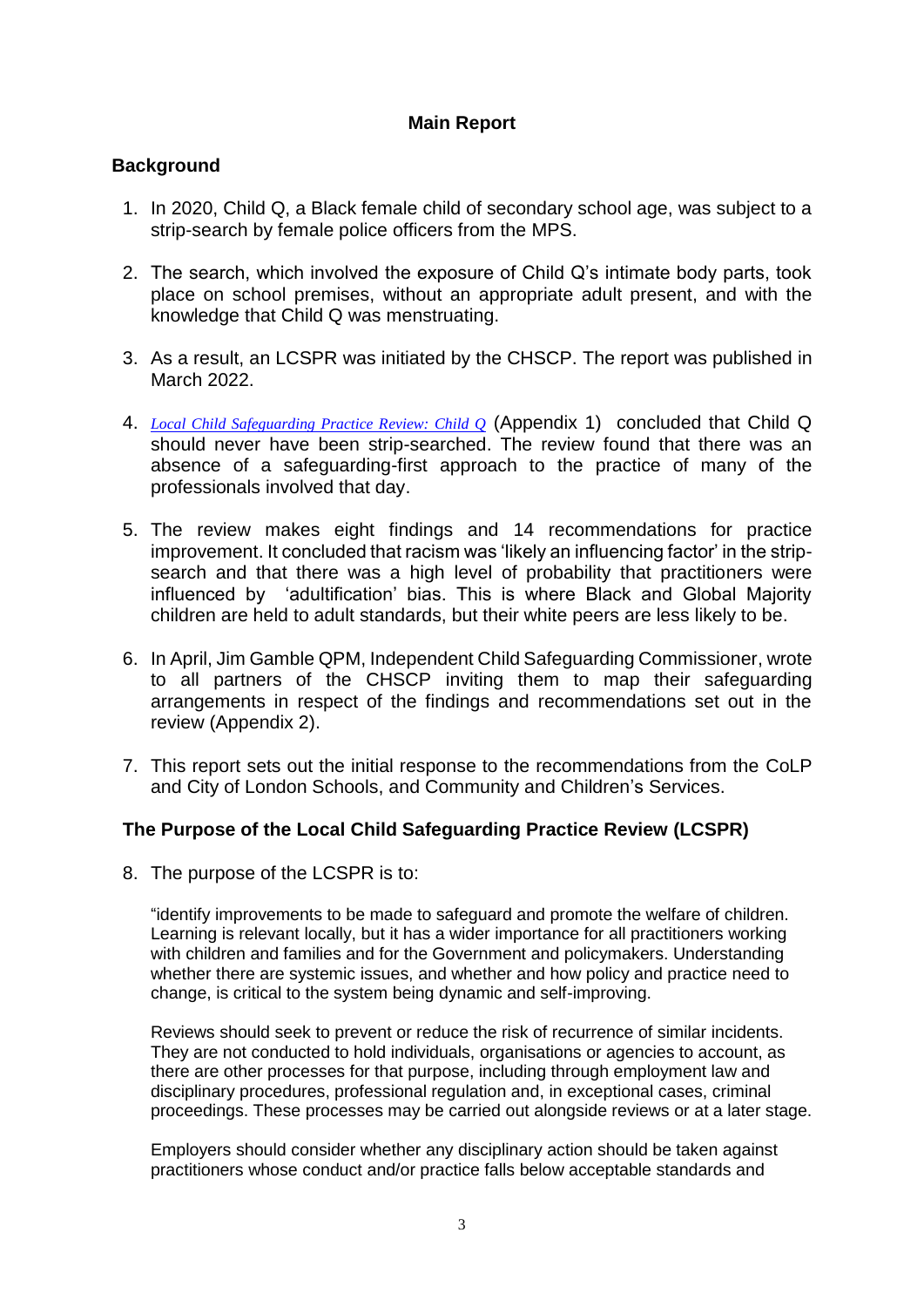should refer to their regulatory body as appropriate." *[Working Together 2018](https://assets.publishing.service.gov.uk/government/uploads/system/uploads/attachment_data/file/942454/Working_together_to_safeguard_children_inter_agency_guidance.pdf)*, Chapter 4, page 8

- 9. The [Child Safeguarding Practice Review Panel](https://www.gov.uk/government/organisations/child-safeguarding-practice-review-panel) (CSPRP) is a national body, not a local one. It is an independent panel responsible for commissioning national reviews of serious child safeguarding cases.
- 10.When a serious incident becomes known to the safeguarding partners (the Council, the Police and the Clinical Commissioning Group), they must consider whether the case meets the criteria for a local review. This is done through a process known as a Rapid Review.
- 11.The outcome of the Rapid Review is subsequently submitted to the CSPRP. In Child Q's case, this was done on 15 January 2021. The delegated decision to instigate the review was made by the CHSCP's Independent Child Safeguarding Commissioner (ICSC) and ratified by safeguarding partners in line with the CHSCP's written safeguarding arrangements.
- 12.The CSPRP met on 26 January 2021 and wrote to the CHSCP on 2 February 2021. Its response is covered in paragraphs 1.7-1.10 of the report of the Review.

### **The Timeline of the Review**

- 13.The **[statement](https://chscp.org.uk/wp-content/uploads/2022/03/JG-3rd-Statement-Child-Q.pdf)** from Jim Gamble QPM, Independent Child Safeguarding Commissioner, provides an overview of the timeline of the review:
	- **11 January 2021:** Child Q first came to the attention of the Independent Child Safeguarding Commissioner and a Rapid Review meeting was convened two days later.
	- **15 January 2021**: The Rapid Review report and the decision to instigate the LCSPR was submitted, as required by statutory guidance, to the CSPRP.
	- **26 January 2021:** The National CSPRP considered the case on 26 January 2021 and responded on 2 February 2021. This response stated: "We noted your decision to carry out a local child safeguarding practice review (LCSPR) but would encourage you to think carefully about whether one is necessary as we felt that this case was not notifiable and did not meet the criteria for an LCSPR." Despite this suggestion, an LCSPR was initiated and work began at pace.
	- **February–March 2021**: Lead authors were confirmed, a reference panel identified, and a forward plan of key interviews developed. The CHSCP was mindful of the impact on Child Q and, while the family were quickly notified of the review, it was right not to interrupt the immediate support services being provided.
	- **By mid-April 2021:** The review completed interviews with Child Q, her family and the school teachers.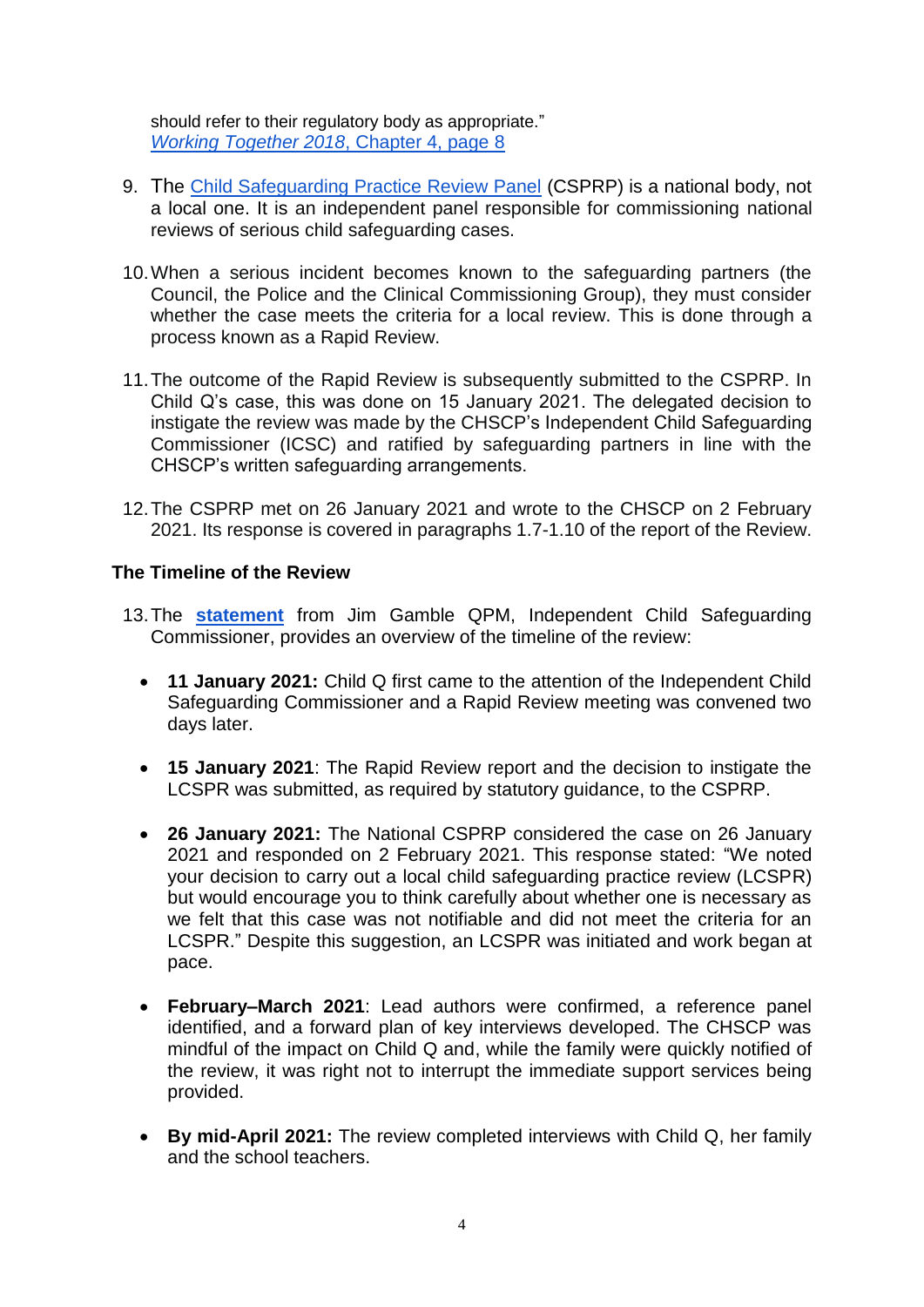- **May 2021:** The headteacher and Local Authority Designated Officer were interviewed.
- Over the next three months, the review continued to press the MPS for access to the officers involved, or at the very least, their statements. Due to the nature and range of complaints, the Independent Office for Police Conduct (IOPC) had become formally involved.
- **6 July 2021:** The ICSC wrote to the Director General of the IOPC, explaining the situation and asking if he could reconcile the issue of access. The CHSCP was made an 'Interested Party' to the IOPC investigation. This allowed for the lawful sharing of relevant information, which was received in October 2021.
- While eventually resolved, the difficulties encountered in obtaining information from the police was the reason for the review making its first recommendation for the National Child Safeguarding Practice Review Panel and the IOPC.
- Work followed, and advice from the reference panel, research and data allowed for findings and recommendations to be focused and developed.
- **From January 2022**: Fact-checking and final rounds of engagement were carried out, including with the family (and their solicitor), the reference group, the MPS and the IOPC.
- **March 2022:** The review was published.

# **City of London Police (CoLP)**

- 14.Following the March 2022 publication of *Local Child Safeguarding Practice Review: Child Q*, the CoLP conducted its own internal review of juvenile stripsearches. A senior member of the Professional Standards Directorate conducted a detailed review of all juvenile strip-searches undertaken during the last three years.
- 15.In the period March 2019 to March 2022 there were nine strip-searches of juveniles undertaken by CoLP officers. The juveniles were all male and aged between 15–17 years old. Three searches were as a result of a further search conducted under Code A PACE 1984. All others were conducted within the custody suite after detention and were authorised post-arrest. Seven of the stripsearches led to a positive outcome (a prohibited item being found).
- 16.A full report was completed for review by the Assistant Commissioner Betts who is strategic lead for this portfolio. The report will be considered by the City of London Police Renewing and Rebuilding Trust and Confidence Board (chaired by Assistant Commissioner Betts) which will oversee a number of identified learning points. The Board next convenes on 19 May 2022. This will include the consideration of all the recommendations relevant to the police from the *Local Child Safeguarding Practice Review: Child Q* report.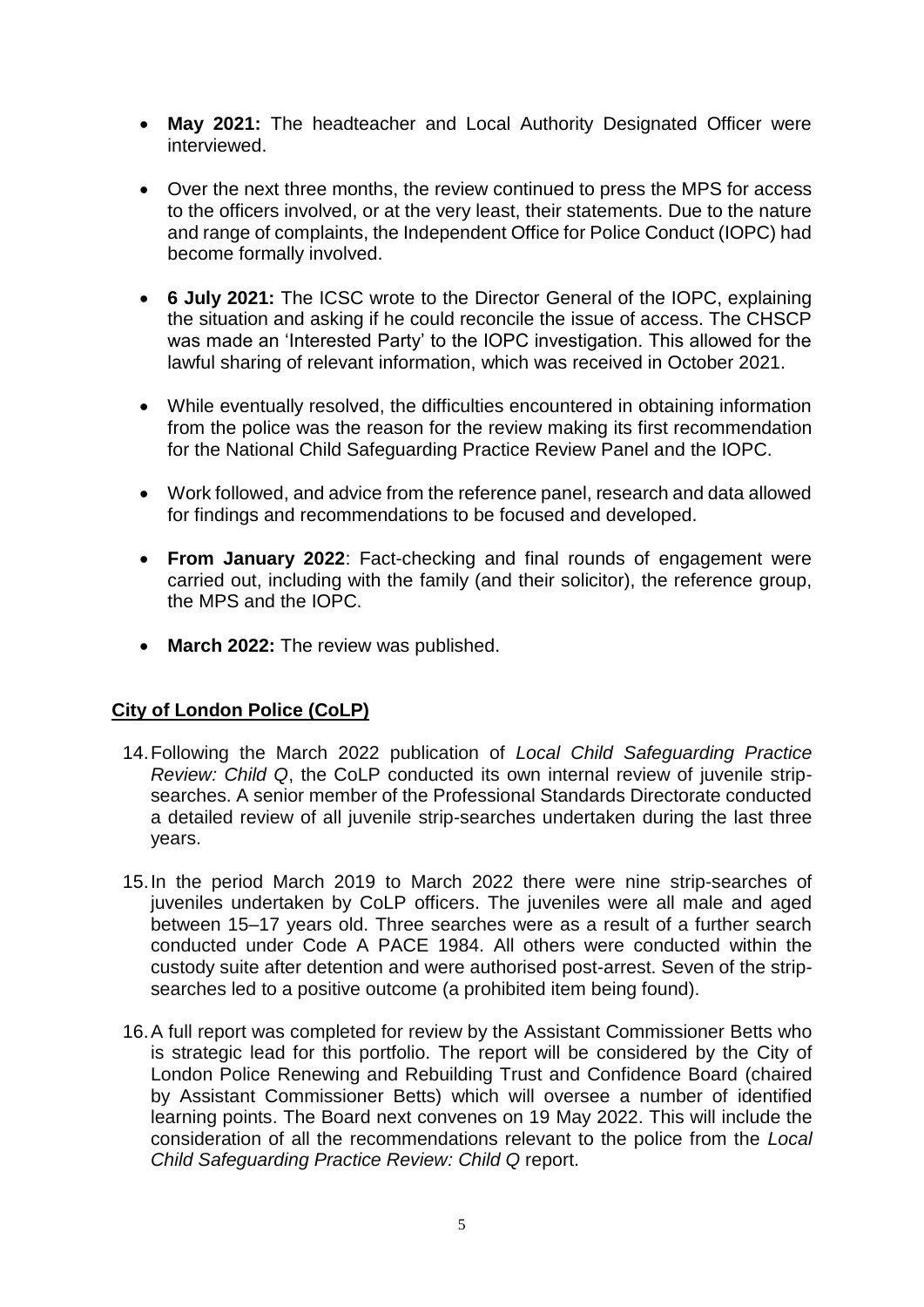- 17. A detailed communication has been compiled and made available to all officers to remind them of their powers and the key considerations when undertaking searches, particularly those that are more intimate in their nature, and also those where juveniles are being searched. It details the relevant legislation and provides guidance on process and recording to ensure that all officers comply with the requirements of the Police and Criminal Evidence Act 1984 and Force policies. The communication also discusses 'adultifcation' and safeguarding considerations that officers must bear in mind. It sets out clear expectations relating to safeguarding and available resources within the Force to support officers in their decision making. This communication has also been sent to all Directorate Heads to disseminate to all Inspectors to ensure that teams receive briefings from their supervisors on this matter.
- 18.The CoLP review identified changes to the inputting of data to improve our record keeping and audit trail of rationale for relevant decisions. These have been allocated to appropriate leads in the Force to implement.
- 19.The CoLP has several internal and external working groups providing oversight and scrutiny to stop and search and strip-searches. These include:
	- Professional Standards and Integrity Committee of the Police Authority Board. As part of its remit, this Committee reviews data relating to stop and search and use of force. The committee scrutinises trends and findings and provides feedback, challenge, and asks for further information where required to allow them to intrusively oversee the use of the tactic by the Force. Every Committee Member was given the opportunity to patrol with a uniformed officer from the Local Policing team to witness a stop and search being conducted so that they could better understand the process.
	- Independent Advisory and Scrutiny Group. This group considers the details of individual stop searches and whether there was a lawful reason for the stop, and whether the grounds for the stop were justified. They can view Body Worn Video to better assess the search. They 'dip sample' 10% of searches monthly and also look at trends quarterly. Relevant training was provided to all members to assist them in reviewing stop searches.
	- At an operational level within the Force, line managers provide significant scrutiny. First line supervisors reviews every stop and search record. Additionally a structured dip sampling process requires every level of supervisor completes a review of a minimum number or percentage of searches each month.
	- Statistics on stop and search are presented to the quarterly City of London Police Stop and Search Working Group where they are reviewed against set criteria such as the disproportionality index, positive outcomes and grounds given for the search.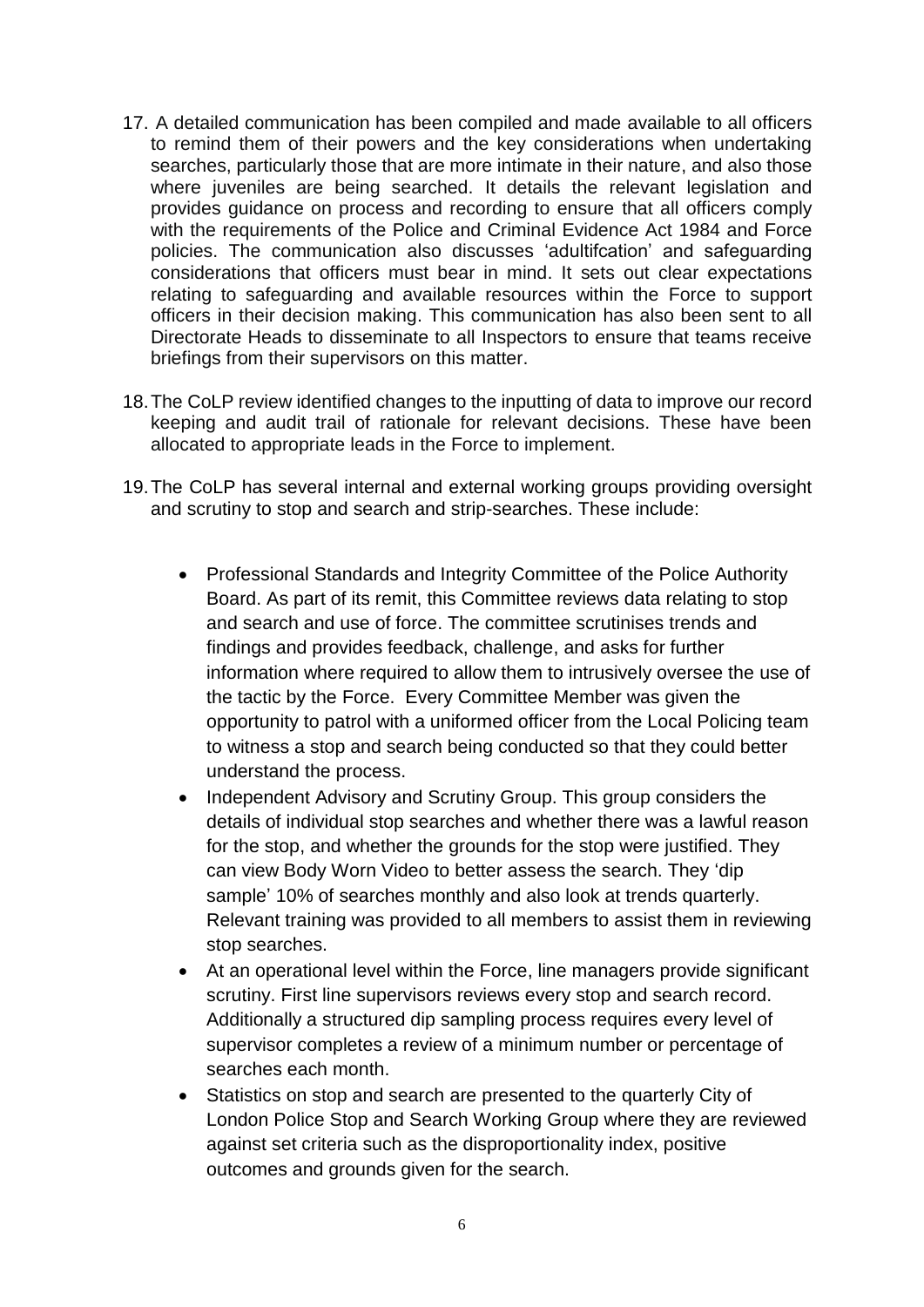- The HMICFRS conducts reviews of stop searches carried out by the Force. The previous dip sample review established that 92% of searches had acceptable grounds. This placed the Force in the top six forces in England.
- The Force has committed to reviewing all strip-searches of juveniles quarterly. This will be conducted by the Senior Force Leads for stop and search, and custody management.

# **City Of London Schools and Community and Children's Services**

- 20.The City of London Corporation has one maintained primary school The Aldgate School – and 10 sponsored academies as part of the City of London Academies Trust. It also supports three independent schools.
- 21.In its pursuit of educational excellence, the City Corporation has drawn these schools together, collectively known as 'the City of London Family of Schools'.
- 22.In addition to the 'Family of Schools', there are two schools and one college located in the City of London – St Paul's Cathedral School, Charterhouse Square School, and David Game College.
- 23.As noted above in paragraph 6 of this report, Jim Gamble QPM, Independent Child Safeguarding Commissioner, wrote to all Partners of the CHSCP in April inviting them to map their safeguarding arrangements in respect of the findings and recommendations set out in the review (see Appendix 2). This went to all CHSCP schools across Hackney and the City of London and was forwarded to all schools in 'The Family of Schools'.
- 24.Schools physically based in the City of London operate under the CHSCP governance arrangements. These schools meet on a termly basis as part of the City of London Safeguarding Education Forum – this is hosted by Community and Children's Services, chaired by the Assistant Director, People, and includes attendance from the City schools' Designated Safeguarding Leads, as well as officers from Community and Children's Services, and the Lead Advisor for Safeguarding from the CHSCP.
- 25.City of London Education Trust schools (Family of Schools) , based in other local authority areas, will operate under their own local authority area Safeguarding Partnership arrangements. However, to provide opportunities to strengthen safeguarding arrangements across the CoL education footprint, the Family of Schools are invited to attend the City of London Safeguarding Education Forum.
- 26.The next Safeguarding Education Forum in June will be dedicated to reviewing the learning and development requirements for all schools linked to the findings of the report.
- 27.A more detailed report on the Family of Schools response to Child Q will be presented to the Education Board in June.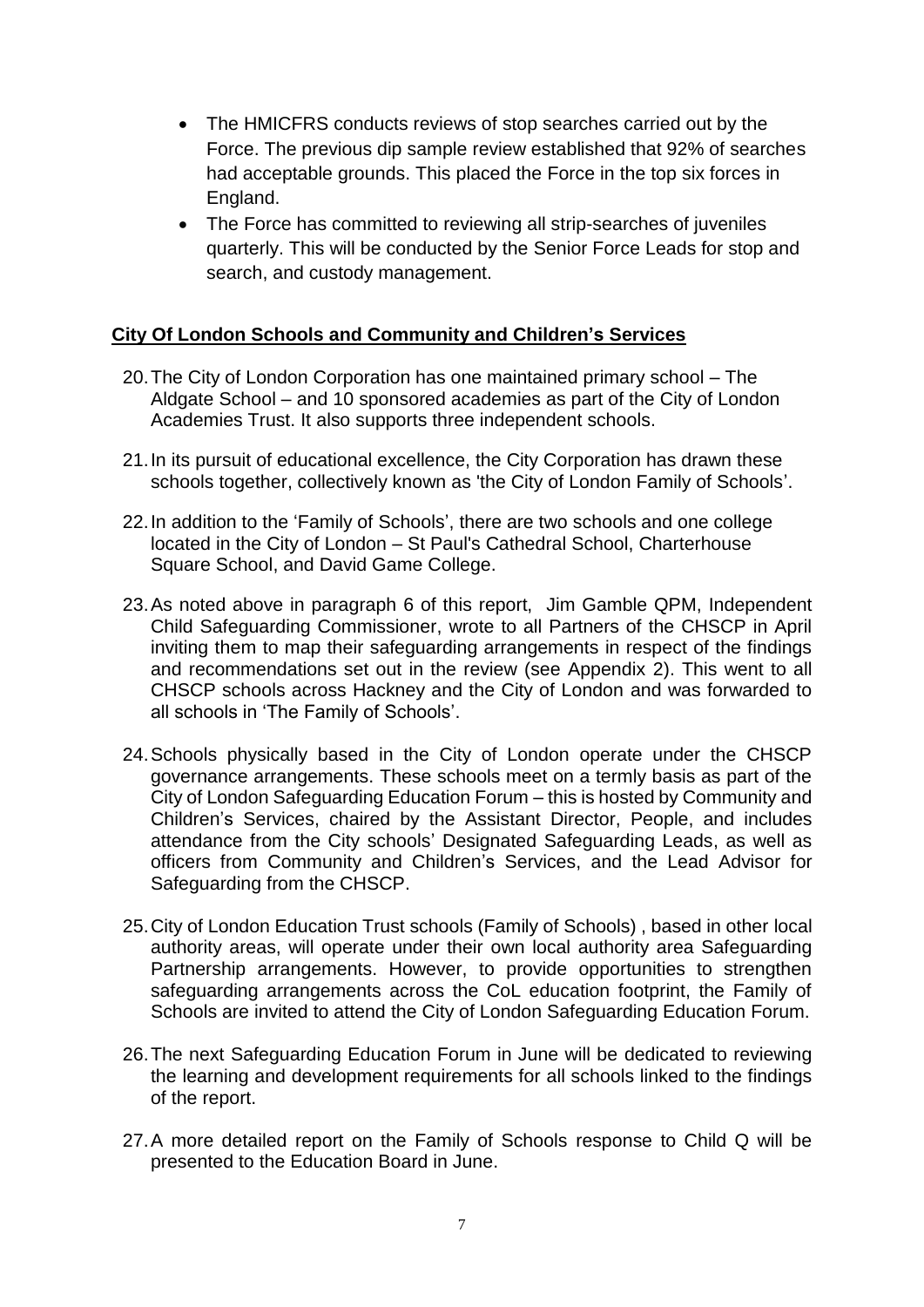- 28.The following points illustrate some of the actions that the schools have engaged in (or will engage in), in response to the review findings:
	- The Aldgate School leadership have reviewed the report and shared learning with senior leaders.
	- Significant work has been undertaken by The Aldgate School in relation to anti-racism, safeguarding, and the curriculum.
	- Across the Family of Schools, senior leaders have read and shared the report with their leadership teams.
	- Reminders have been sent to senior leaders and all staff regarding search policies within schools.
	- The review findings have been shared in assemblies with all year groups.
	- Staff briefings have been undertaken regarding the case of Child Q.
	- Some schools have confirmed that they have written to parents to offer reassurance and an opportunity for further conversations.
	- Schools have reviewed the current practice around serious child safeguarding cases in their school in light of the Child Q report.
	- Schools have initiated reviews of their current practice and state that they will continue to work with the local Safeguarding Partnership as required.
	- Schools noted that they continue to ensure that they use appropriate systems to record all types of police searches.
	- Where relevant, schools note that they will continue to liaise with their Safer School Police Officer to ensure that their policy and practice-based systems are up to date.
	- Schools will ensure that they include specific items relating to 'adultification' in future training, and explore whole-school activities relating to this topic.
	- One school noted that their Senior Leadership Team had reviewed the Child Q report, and the Designated Safeguarding Lead (DSL) led a whole-staff briefing and disseminated a PowerPoint presentation to every class, so they are aware of their rights. The safeguarding team also dropped in to each class to take any questions.
	- The DSL and Deputy met with the Student Council on 25 April 2022 to discuss their views on Child Q and what steps to take to reassure Council members.
- 29.In addition to the schools, colleagues in Community and Children's Services have also engaged in activities following the publication of the review, including:
	- Across Community and Children's Services, Senior Leaders have attended a CHSCP-commissioned 'adultification' learning and development session in June 2021.
	- There is an expectation that all frontline staff will attend CHSCPcommissioned training regarding 'adultification' in the coming year.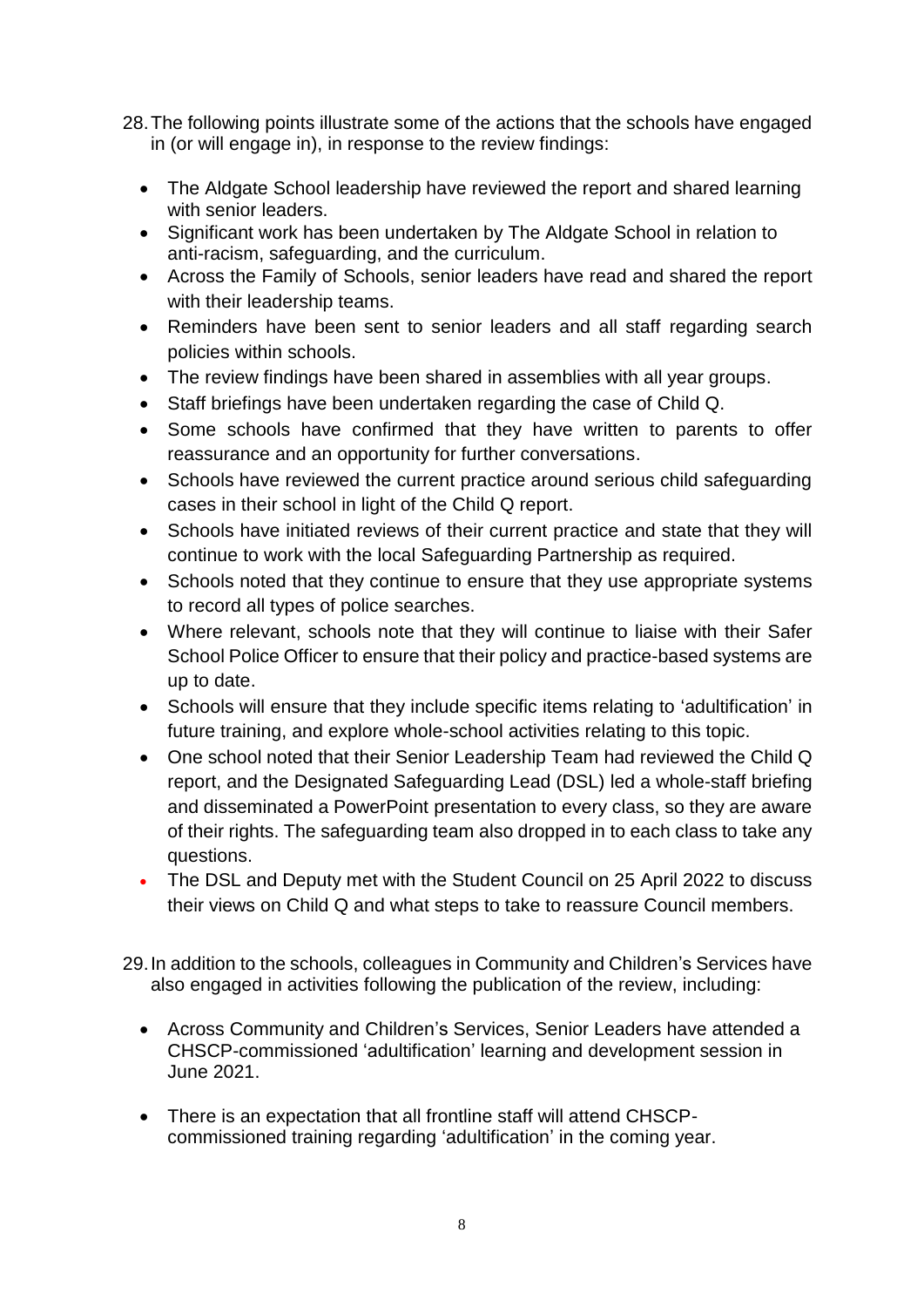- Reflective briefing sessions took place with staff in the People Directorate following the publication of the report. These were chaired by the Children Social Care Systemic Therapist and provided a safe and supportive environment for staff to consider the findings of the review, and help reflect on and process the difficult messages related to adultification, gender and race.
- Over the last 18 months, staff in the People Directorate and Community and Children's Services have been engaged in anti-racism development work. This has included: running systemic group-based reflective sessions; action learning sets; establishing a book club for staff that provided the opportunity to work through the book *Me and White Supremacy* by Layla Saad over 25 weeks; our Independent Reviewing Service provided a video message for our children in care and care leavers providing information on how they can receive support from CoL on any issues that are impacting them directly; and managers presented our anti-racism work to the DfE.
- The CoL Multi Agency Child Exploitation (MACE) group, jointly chaired by Children's Social Care and the CoL Police, reviewed the findings from the report at the April meeting. The implementation of the recommendations by partner agencies will be reviewed via the MACE group to help strengthen safeguarding arrangements specific to child sexual and criminal exploitation.
- Finally, the CHSCP has extended an invitation to all CoL Safeguarding Partners, including CoL schools, to attend the three-day Hackney Anti-racism conference in May 2022.

# **Corporate & Strategic Implications**

- 30.Financial implications there are no financial implications regarding this report. Future training, learning and development activity will be financed within service budgets.
- 31.Resource implications as stated above.
- 32.Legal implications no legal implications specific to this report.
- 33.Risk implications implementation of learning from the recommendations will be reviewed as part of the CHSCP governance arrangements. Any concerns regarding compliance will be escalated through this mechanism.
- 34. Equalities implications this report has raised issues in respect of the need to review and ensure effective anti-racist policy and practice is in place across partner agencies. CoLP and CoL schools will be addressing equalities issues and learning from this case as part of their action planning.
- 35.Climate implications no climate implications specific to this report.
- 36.Security implications no security implications specific to this report.

### **Conclusion**